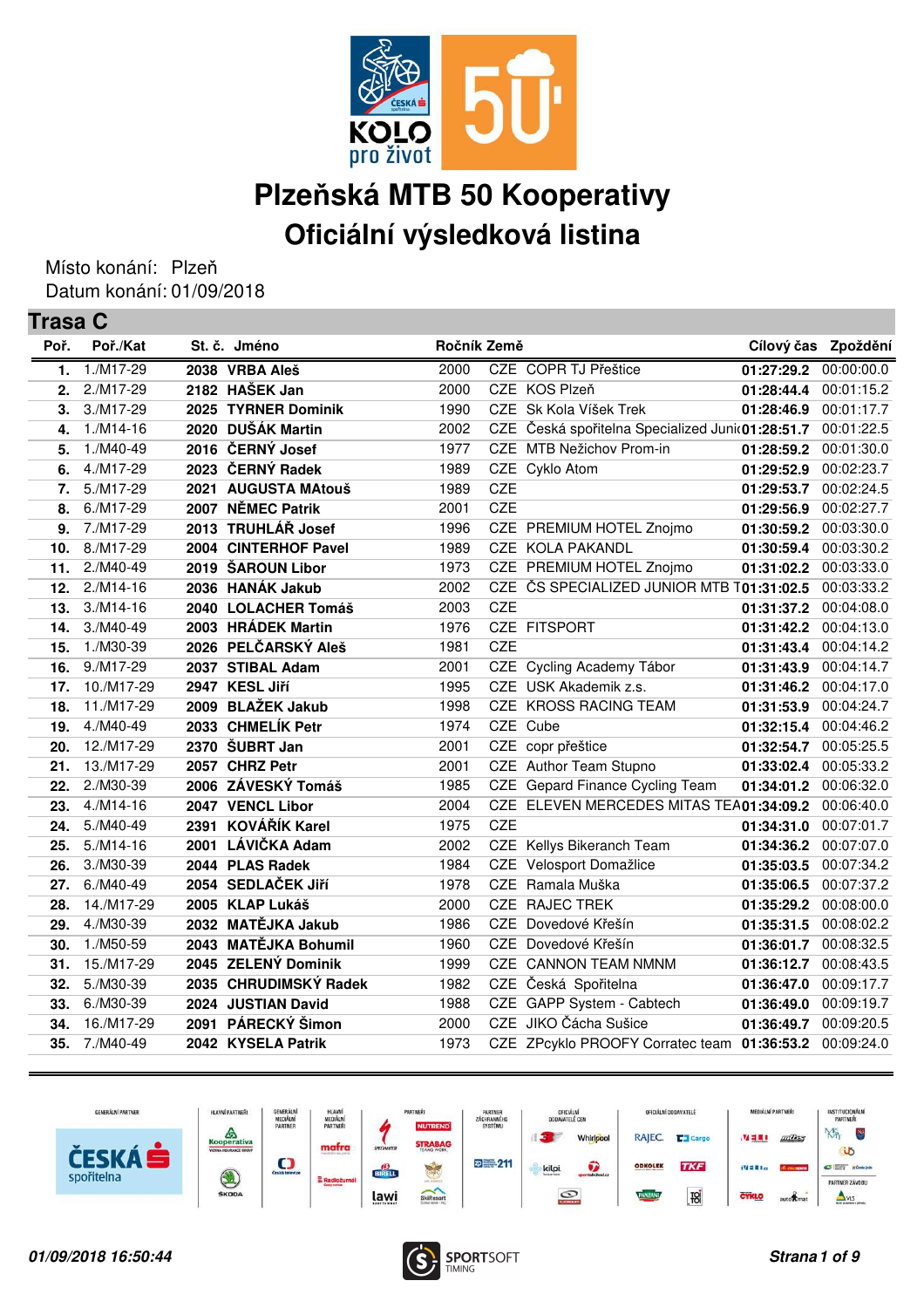| <b>Trasa C</b> |             |      |                         |             |            |                                                |                       |                     |
|----------------|-------------|------|-------------------------|-------------|------------|------------------------------------------------|-----------------------|---------------------|
| Poř.           | Poř./Kat    |      | St. č. Jméno            | Ročník Země |            |                                                |                       | Cílový čas Zpoždění |
| 36.            | 17./M17-29  | 2049 | JÁNSKÝ Jakub            | 1992        | <b>CZE</b> |                                                | 01:37:21.7            | 00:09:52.5          |
| 37.            | 8./M40-49   |      | 2034 VÁGNER Daniel      | 1973        |            | CZE Cyklo VAPE                                 | 01:37:48.0            | 00:10:18.7          |
| 38.            | 2./M50-59   |      | 2030 BUREŠ Jiří         | 1966        |            | CZE F-BIKE KLUB SÁDEK                          | 01:37:51.5            | 00:10:22.2          |
| 39.            | 9./M40-49   |      | 2069 HABR Jan           | 1978        | CZE        |                                                | 01:37:54.7            | 00:10:25.5          |
| 40.            | 18./M17-29  |      | 2093 ZAHRADNÍK Matěj    | 1997        | CZE        |                                                | 01:38:08.5            | 00:10:39.2          |
| 41.            | 10./M40-49  |      | 2014 SVOBODA Robert     | 1977        |            | CZE bajker.eu                                  | 01:38:09.7            | 00:10:40.5          |
| 42.            | 19./M17-29  |      | 2930 SKŘIČKA David      | 2000        |            | CZE AC SPARTA PRAHA                            | 01:38:38.5            | 00:11:09.2          |
| 43.            | 7./M30-39   |      | 2149 ŠPINER Kamil       | 1985        | <b>CZE</b> |                                                | 01:38:56.0            | 00:11:26.7          |
| 44.            | 8./M30-39   |      | 2055 MATĚJKA Michal     | 1982        |            | CZE Dovedové Křešín                            | 01:38:59.2            | 00:11:30.0          |
| 45.            | $1./Z14-16$ |      | 2345 HOLUBOVÁ Adéla     | 2002        |            | CZE KOLA-BBM.CZ                                | 01:39:29.5            | 00:12:00.2          |
| 46.            | $6./M14-16$ |      | 2917 VLAS Jakub         | 2003        |            | CZE MS Bike Academy Racing                     | 01:39:35.7            | 00:12:06.5          |
| 47.            | 11./M40-49  | 2011 | <b>HRNČÍŘ Martin</b>    | 1971        |            | CZE GAPP System - Cabtech                      | 01:39:40.0            | 00:12:10.7          |
| 48.            | 7./M14-16   |      | 2062 CHOC Pavel         | 2002        |            | CZE Author Team Stupno                         | 01:39:42.2            | 00:12:13.0          |
| 49.            | 20./M17-29  |      | 2008 HORA Martin        | 1993        | <b>CZE</b> |                                                | 01:40:02.0            | 00:12:32.7          |
| 50.            | $8./M14-16$ |      | 2356 SAMEC Jakub        | 2004        | <b>ESP</b> |                                                | 01:40:24.0            | 00:12:54.7          |
| 51.            | 21./M17-29  |      | 2928 HŘÍBAL Martin      | 1989        |            | CZE Velosport Domažlice                        | 01:40:59.5            | 00:13:30.2          |
| 52.            | 12./M40-49  | 2017 | <b>MILERSKI Pavel</b>   | 1975        |            | CZE SKI SKOL                                   | 01:40:59.7            | 00:13:30.5          |
| 53.            | 13./M40-49  |      | 2060 MECA Valdemar      | 1972        |            | CZE Scott & Hagget MTB Team                    | 01:41:50.2            | 00:14:21.0          |
| 54.            | 22./M17-29  | 2031 | PUHLOVSKÝ Tomáš         | 1999        |            | CZE alltraining.cz                             | 01:42:10.0            | 00:14:40.7          |
| 55.            | 3./M50-59   |      | 2029 LOJÍK Martin       | 1968        | <b>CZE</b> |                                                | 01:42:23.2            | 00:14:54.0          |
| 56.            | $9./M14-16$ |      | 2002 LANG Oliver        | 2003        |            | CZE Symbio+CE.Energy                           | 01:43:43.2            | 00:16:14.0          |
| 57.            | 23./M17-29  |      | 2071 TICHÝ Tomáš        | 1995        | <b>CZE</b> |                                                | 01:43:52.0            | 00:16:22.7          |
| 58.            | 10./M14-16  |      | 2950 HADEC Ondřej       | 2002        |            | CZE ZV bikers                                  | 01:43:52.2            | 00:16:23.0          |
| 59.            | 9./M30-39   |      | 2107 VOKŮRKA Radek      | 1980        |            | CZE www.vikingfootwear.cz                      | 01:43:54.0            | 00:16:24.7          |
| 60.            | 11./M14-16  |      | 2128 ARNOT František    | 2004        | <b>CZE</b> |                                                | 01:43:55.0            | 00:16:25.7          |
| 61.            | $1./Z17-29$ |      | 2064 BLAŽKOVÁ Vendula   | 1996        |            | CZE SupGirls                                   | 01:44:12.2            | 00:16:43.0          |
| 62.            | 24./M17-29  |      | 2048 ELSNIC Petr        | 1991        | CZE        |                                                | 01:44:21.2            | 00:16:52.0          |
| 63.            | 25./M17-29  |      | 2102 FIDLER Martin      | 1990        | CZE        |                                                | 01:44:42.5            | 00:17:13.2          |
| 64.            | 14./M40-49  |      | 2027 TRANGOŠ Miroslav   | 1977        |            | <b>CZE TOCHOVICE</b>                           | 01:44:44.0            | 00:17:14.7          |
| 65.            | 26./M17-29  |      | 2109 NOVÁK Jakub        | 2001        |            | CZE I-bike Manitou Klub Chrudim                | 01:45:16.0            | 00:17:46.7          |
| 66.            | 15./M40-49  |      | 2012 HENDRYCH Jirka     | 1972        |            | CZE BIKE FREAKS HOLICE                         | 01:45:16.2            | 00:17:47.0          |
| 67.            | 16./M40-49  |      | 2082 PAVLÍČEK Richard   | 1976        |            | CZE Ck loko Rakovnik                           | 01:45:16.7            | 00:17:47.5          |
| 68.            | 1./Z30-39   |      | 2167 CHMELÍKOVÁ Pavla   | 1982        | CZE        |                                                | 01:45:35.7            | 00:18:06.5          |
| 69.            | 27./M17-29  |      | 2075 ŘETICKÝ Vojtěch    | 2001        |            | CZE Symbio+CE.Energy                           | 01:45:36.2            | 00:18:07.0          |
| 70.            | 10./M30-39  |      | 2066 SMETANA Miroslav   | 1979        |            | CZE Dovedové Křešín                            | 01:46:00.0            | 00:18:30.7          |
| 71.            | 28./M17-29  |      | 2152 KUBOVSKÝ Tomáš     | 1993        | CZE        |                                                | 01:46:03.0            | 00:18:33.7          |
| 72.            | 17./M40-49  |      | 2080 ZÁSTAVA Karel      | 1969        |            | CZE AISIN Písek                                | 01:46:06.0            | 00:18:36.7          |
| 73.            | 18./M40-49  |      | 2072 PEJCHA Miloš       | 1975        |            | CZE Cyklo Pejcha RT                            | 01:46:17.7 00:18:48.5 |                     |
| 74.            | $1./M60+$   |      | 2010 LIDICKÝ Zdenek     | 1957        |            | CZE Slavie K.Vary                              | 01:46:24.7            | 00:18:55.5          |
| 75.            | 12./M14-16  |      | 2090 PRCHLÍK Kryštof    | 2002        |            | CZE KC Kooperativa Jablonec nad Nis(01:46:34.7 |                       | 00:19:05.5          |
| 76.            | 13./M14-16  |      | 2068 VAŇOUT Ondřej      | 2002        |            | CZE Symbio+ CE Energy                          | 01:46:35.5            | 00:19:06.2          |
| 77.            | $2./Z14-16$ |      | 2051 HENDRYCHOVÁ Lucka  | 2003        |            | CZE BIKE FREAKS HOLICE                         | 01:46:49.5            | 00:19:20.2          |
| 78.            | 11./M30-39  |      | 2095 VETEŠNÍK Petr      | 1987        | CZE        |                                                | 01:47:24.0            | 00:19:54.7          |
| 79.            | $3./Z14-16$ |      | 2166 DRBOHLAVOVÁ Eliška | 2003        |            | CZE Bikeclinic Junior Team                     | 01:47:27.0            | 00:19:57.7          |
| 80.            | 19./M40-49  |      | 2953 MENTL Jan          | 1972        | CZE        |                                                | 01:48:14.7            | 00:20:45.5          |
| 81.            | 20./M40-49  |      | 2203 SOBOTKA Petr       | 1973        |            | CZE sobotkasport.cz                            | 01:48:16.5            | 00:20:47.3          |
| 82.            | 14./M14-16  |      | 2377 VESELÝ Radek       | 2002        | CZE        |                                                | 01:48:16.7 00:20:47.5 |                     |
| 83.            | 21./M40-49  |      | 2944 HAVELKA Michal     | 1976        | CZE        |                                                | 01:48:17.0            | 00:20:47.8          |
| 84.            | 22./M40-49  |      | 2092 GAŠPAR Ivan        | 1974        | CZE        |                                                | 01:48:17.2 00:20:48.0 |                     |
|                |             |      |                         |             |            |                                                |                       |                     |



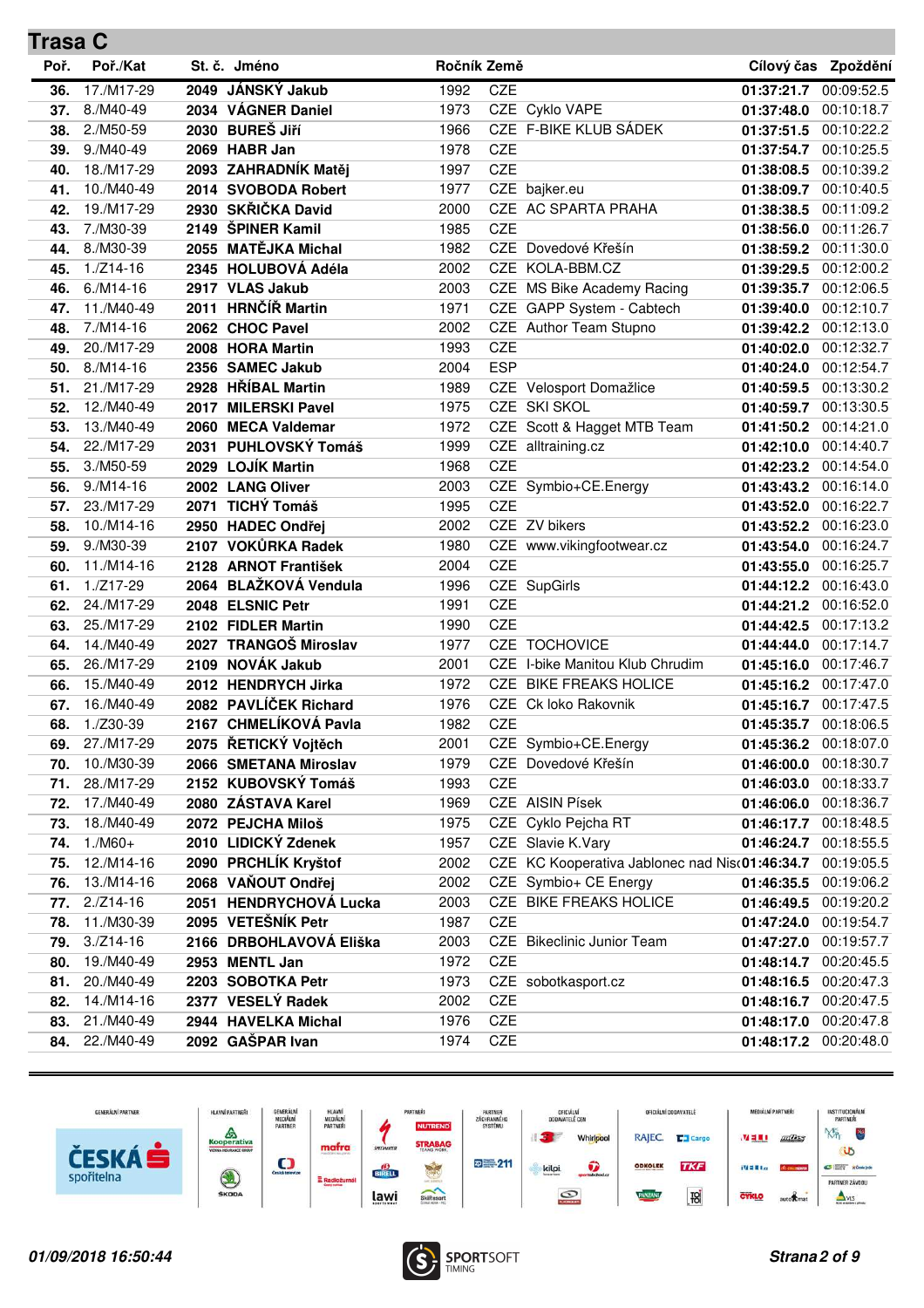| <b>Trasa C</b> |                          |      |                                        |              |            |                                                |                          |                          |
|----------------|--------------------------|------|----------------------------------------|--------------|------------|------------------------------------------------|--------------------------|--------------------------|
| Poř.           | Poř./Kat                 |      | St. č. Jméno                           | Ročník Země  |            |                                                |                          | Cílový čas Zpoždění      |
| 85.            | 12./M30-39               |      | 2124 HŘÍBAL Pavel                      | 1986         |            | CZE Velosport Domažlice                        | 01:48:33.2               | 00:21:04.0               |
| 86.            | 13./M30-39               |      | 2089 RAJS Jakub                        | 1979         | CZE        |                                                | 01:48:34.5               | 00:21:05.3               |
| 87.            | 29./M17-29               |      | 2081 SEMERÁD Zbyněk                    | 1999         | <b>CZE</b> |                                                | 01:49:02.2               | 00:21:33.0               |
| 88.            | 30./M17-29               |      | 2039 KNITEL Tomáš                      | 1992         | CZE        |                                                | 01:49:03.2               | 00:21:34.0               |
| 89.            | 14./M30-39               |      | 2116 JEDLIČKA Tomáš                    | 1987         |            | CZE Lamark cycling team                        | 01:49:13.2               | 00:21:44.0               |
| 90.            | 4./M50-59                |      | 2087 PODSKALSKÝ Radovan                | 1967         |            | CZE VIMPERK                                    | 01:49:42.7 00:22:13.5    |                          |
| 91.            | 15./M30-39               |      | 2118 PÍSAŘ Martin                      | 1984         |            | CZE SK Cyklo-RD Padubice                       | 01:49:50.5               | 00:22:21.3               |
| 92.            | $1./Z40-49$              |      | 2079 PŮLPÁNOVÁ Bohdana                 | 1975         |            | CZE SCOTTMTB.CZ                                | 01:49:51.0               | 00:22:21.8               |
| 93.            | 16./M30-39               |      | 2099 HATINA Pavel                      | 1981         | <b>CZE</b> |                                                | 01:49:51.5               | 00:22:22.3               |
| 94.            | 31./M17-29               |      | 2372 KAJUK Jakub                       | 1998         |            | CZE XCT sport Hospůdka Karolína                | 01:49:54.7               | 00:22:25.5               |
| 95.            | 23./M40-49               |      | 2353 FLORIAN Petr                      | 1971         | <b>CZE</b> |                                                | 01:49:55.2               | 00:22:26.0               |
| 96.            | $2./M60+$                | 2141 | MÍČEK Stanislav                        | 1958         | CZE        |                                                | 01:50:14.0               | 00:22:44.8               |
| 97.            | 5./M50-59                |      | 2120 LOJÍN František                   | 1966         |            | CZE BSK racing                                 | 01:50:14.5               | 00:22:45.3               |
| 98.            | 24./M40-49               |      | 2041 NOVOTNÝ Rostislav                 | 1976         | <b>CZE</b> |                                                | 01:50:19.2 00:22:50.0    |                          |
| 99.            | $4./Z14-16$              |      | 2361 VAVERKOVÁ Kateřina                | 2002         |            | CZE copr přeštice                              | 01:50:38.5               | 00:23:09.3               |
| 100.           | 17./M30-39               |      | 2943 LOJÍN František                   | 1986         |            | CZE Kraken Team Dobříš                         | 01:50:47.7               | 00:23:18.5               |
| 101.           | 18./M30-39               | 2349 | <b>MERTL Michal</b>                    | 1981         | CZE        |                                                | 01:51:00.2               | 00:23:31.0               |
| 102.           | 19./M30-39               |      | 2942 POSPÍŠIL Václav                   | 1979         | CZE        |                                                | 01:51:08.0               | 00:23:38.8               |
| 103.           | 25./M40-49               |      | 2113 MATOUSEK Jan                      | 1978         | CZE        |                                                | 01:51:31.2               | 00:24:02.0               |
| 104.           | 15./M14-16               |      | 2933 HAVELKA Štěpán                    | 2004         | <b>CZE</b> |                                                | 01:51:52.7               | 00:24:23.5               |
| 105.           | 20./M30-39               |      | 2104 HUSÁK Jan                         | 1987         |            | CZE SK Žilina Velc                             | 01:51:56.0               | 00:24:26.8               |
| 106.           | 6./M50-59                |      | 2160 JANOUŠEK Roman                    | 1966         | <b>CZE</b> |                                                | 01:51:56.0 00:24:26.8    |                          |
| 107.           | 16./M14-16               |      | 2088 HAVÍŘ František                   | 2002         |            | CZE KC Kooperativa Jablonec nad Nisc01:52:22.2 |                          | 00:24:53.0               |
| 108.           | 21./M30-39               |      | 2948 BURDA Vojtěch                     | 1986         | <b>CZE</b> |                                                | 01:52:26.7               | 00:24:57.5               |
| 109.           | 26./M40-49               |      | 2115 KOUT Martin                       | 1973         |            | CZE Tempe Bike                                 | 01:52:28.2               | 00:24:59.0               |
| 110.           | 27./M40-49               |      | 2105 HOUŠKA Petr                       | 1970         | <b>CZE</b> |                                                | 01:52:33.0               | 00:25:03.8               |
| 111.           | 7./M50-59                | 2100 | DVOŘÁČEK Martin                        | 1968         |            | CZE EDPO TEAM LÁZNĚ BOHDANEČ01:52:36.5         |                          | 00:25:07.3               |
| 112.           | $5./Z14-16$              |      | 2052 HOVORKOVA Aneta                   | 2003         |            | CZE Symbio+CE.Energy                           | 01:53:04.0               | 00:25:34.8               |
| 113.           | $3./M60+$                |      | 2058 BYSTRIANSKY Josef                 | 1954         |            | CZE GHOST Team                                 | 01:53:04.5               | 00:25:35.3               |
| 114.           | 28./M40-49               |      | 2110 ORLOWSKI Petr                     | 1978         |            | CZE Pepet                                      | 01:53:15.5               | 00:25:46.3               |
| 115.           | 29./M40-49<br>30./M40-49 |      | 2028 KUBÍK Lukáš<br>2140 KARABÁŠ Milan | 1978         | <b>CZE</b> | CZE CK SPORT BERAN CHRÁST                      | 01:53:21.5               | 00:25:52.3               |
| 116.           | 22./M30-39               |      |                                        | 1974         | <b>CZE</b> |                                                | 01:53:59.8               | 00:26:30.5<br>00:26:37.3 |
| 117.           | 31./M40-49               |      | 2077 WEBER Libor<br>2143 SKLENÁŘ Petr  | 1980<br>1976 | CZE        |                                                | 01:54:06.5               | 00:26:43.0               |
| 118.<br>119.   | 23./M30-39               |      | 2223 BRABNÍK Václav                    | 1980         | CZE        |                                                | 01:54:12.3<br>01:54:27.8 | 00:26:58.5               |
| 120.           | 32./M40-49               | 2171 | <b>BULÍN Petr</b>                      | 1971         | CZE        |                                                | 01:54:32.8               | 00:27:03.5               |
| 121.           | 24./M30-39               |      | 2142 HRDINA Michal                     | 1980         |            | CZE ACS Podbořany                              | 01:55:50.0               | 00:28:20.8               |
| 122.           | 25./M30-39               |      | 2084 ŠLEIS Pavel                       | 1983         | CZE        |                                                | 01:57:00.5 00:29:31.3    |                          |
| 123.           | $2./Z17-29$              |      | 2123 MATĚJKOVÁ Kristýna                | 1995         |            | CZE Dovedové Křešín                            | 01:57:02.3               | 00:29:33.0               |
| 124.           | 33./M40-49               |      | 2127 BÁBEK Jiří                        | 1974         |            | CZE Bike Club Kozičín                          | 01:57:04.0               | 00:29:34.8               |
| 125.           | 34./M40-49               |      | 2163 JIRÁSEK Tomáš                     | 1973         |            | CZE MTB Hřiměždice                             | 01:57:06.8               | 00:29:37.5               |
| 126.           | $3./Z17-29$              |      | 2177 SMOLOVÁ Michaela                  | 1992         |            | CZE CBC TEAM                                   | 01:57:19.8               | 00:29:50.5               |
| 127.           | 35./M40-49               |      | 2074 SLABÝ Karel                       | 1975         |            | CZE Biketime Bulls Písek                       | 01:57:30.0               | 00:30:00.8               |
| 128.           | $1./Z50+$                |      | 2096 OSTRČILOVÁ Dája                   | 1968         |            | CZE copr přeštice                              | 01:57:36.0               | 00:30:06.8               |
| 129.           | 26./M30-39               |      | 2178 PILÁT Ondřej                      | 1987         |            | CZE Bikeinvest Cycling Team                    | 01:58:18.8               | 00:30:49.5               |
| 130.           | 32./M17-29               |      | 2213 HLACH Tomáš                       | 1995         | CZE        |                                                | 01:58:19.0               | 00:30:49.8               |
| 131.           | 36./M40-49               |      | 2168 SKŘIVAN Michal                    | 1972         | CZE        |                                                | 01:58:20.5               | 00:30:51.3               |
| 132.           | 8./M50-59                |      | 2200 MENCL Martin                      | 1965         | CZE        |                                                | 01:58:22.3               | 00:30:53.0               |
| 133.           | 33./M17-29               |      | 2302 KULÍŠEK Jakub                     | 1996         | CZE        |                                                | 01:58:24.3               | 00:30:55.0               |
|                |                          |      |                                        |              |            |                                                |                          |                          |



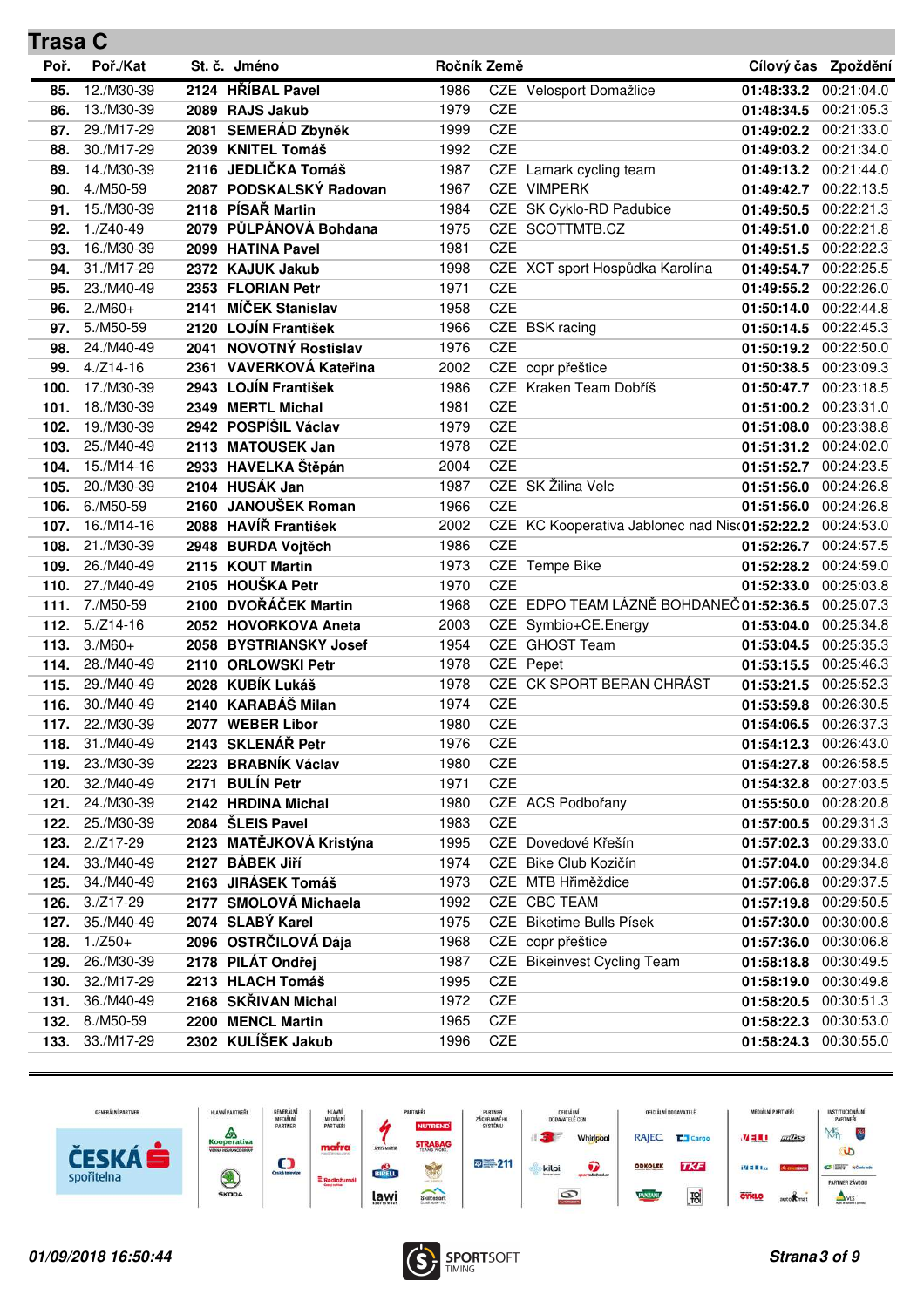| Trasa C |             |                          |             |            |                                  |            |                     |
|---------|-------------|--------------------------|-------------|------------|----------------------------------|------------|---------------------|
| Poř.    | Poř./Kat    | St. č. Jméno             | Ročník Země |            |                                  |            | Cílový čas Zpoždění |
| 134.    | 27./M30-39  | 2954 BÁNI Pavel          | 1986        | CZE        |                                  | 01:58:26.8 | 00:30:57.5          |
| 135.    | $6./Z14-16$ | 2400 MITRYCHOVÁ Michaela | 2004        |            | CZE KOLA-BBM.CZ                  | 01:59:02.5 | 00:31:33.3          |
| 136.    | 34./M17-29  | 2253 BRŮNA Jan           | 1998        | CZE        |                                  | 01:59:09.5 | 00:31:40.3          |
| 137.    | 37./M40-49  | 2108 PLZAK Robert        | 1969        | CZE        |                                  | 01:59:11.5 | 00:31:42.3          |
| 138.    | 38./M40-49  | 2228 LANG Petr           | 1975        | <b>CZE</b> |                                  | 01:59:11.8 | 00:31:42.5          |
| 139.    | 17./M14-16  | 2949 CZAPEK Petr         | 2003        | <b>CZE</b> |                                  | 01:59:13.8 | 00:31:44.5          |
| 140.    | 39./M40-49  | 2137 ZMEK Jaroslav       | 1975        | CZE        |                                  | 01:59:37.5 | 00:32:08.3          |
| 141.    | 9./M50-59   | 2126 BÖHM Vlastimil      | 1966        |            | CZE Kraken Team Dobříš           | 01:59:39.0 | 00:32:09.8          |
| 142.    | 40./M40-49  | 2175 ARAZIM Jiří         | 1975        | <b>CZE</b> |                                  | 01:59:43.5 | 00:32:14.3          |
| 143.    | $4./Z17-29$ | 2106 HLAVATÁ Veronika    | 1989        |            | CZE Tukan bike team Karlovy Vary | 01:59:48.0 | 00:32:18.8          |
| 144.    | 35./M17-29  | 2393 KOUDELA Martin      | 1992        |            | CZE Koloshop Team                | 01:59:58.0 | 00:32:28.8          |
| 145.    | 41./M40-49  | 2174 TRČ Zbyněk          | 1972        |            | CZE Trek VS ČR                   | 02:00:03.5 | 00:32:34.3          |
| 146.    | 42./M40-49  | 2147 ČERVENÝ Martin      | 1976        | CZE        |                                  | 02:00:14.3 | 00:32:45.0          |
| 147.    | $2./Z30-39$ | 2103 PŘIBÍKOVÁ Pavlína   | 1983        |            | CZE Česká spořitelna a.s.        | 02:00:22.0 | 00:32:52.8          |
| 148.    | 28./M30-39  | 2937 THÜR Tomáš          | 1980        |            | CZE SK Cyklo Elen                | 02:00:32.8 | 00:33:03.5          |
| 149.    | 10./M50-59  | 2161 HLUCHÝ Petr         | 1966        |            | CZE LÁZNĚ TOUŠEŇ                 | 02:01:13.3 | 00:33:44.0          |
| 150.    | 11./M50-59  | 2151 GAJDOŠ Milan        | 1965        |            | CZE Zaječov                      | 02:01:29.8 | 00:34:00.5          |
| 151.    | $4./M60+$   | 2133 ČERNÝ Vladimír      | 1952        | <b>CZE</b> |                                  | 02:01:32.5 | 00:34:03.3          |
| 152.    | 36./M17-29  | 2083 ZIMA Martin         | 1993        |            | CZE Rendl Megič                  | 02:01:33.5 | 00:34:04.3          |
| 153.    | 43./M40-49  | 2922 NETUKA Martin       | 1973        |            | CZE Rubena Ghost Racing Team     | 02:01:38.8 | 00:34:09.5          |
| 154.    | 44./M40-49  | 2176 TUŠL Adam           | 1976        |            | CZE MTB Auto CB Plzeň            | 02:01:41.3 | 00:34:12.0          |
| 155.    | 29./M30-39  | 2205 BEJLEK Evžen        | 1984        |            | CZE acs1893                      | 02:01:41.3 | 00:34:12.0          |
| 156.    | $5./Z17-29$ | 2183 SVOBODOVÁ Alexandra | 2000        |            | CZE MS Bike Academy              | 02:01:44.8 | 00:34:15.5          |
| 157.    | 30./M30-39  | 2241 PŘIBYL Jiří         | 1979        | <b>CZE</b> |                                  | 02:02:00.3 | 00:34:31.0          |
| 158.    | 12./M50-59  | 2283 TICHÝ Vlastimil     | 1962        |            | CZE Auto MERCIA                  | 02:02:13.5 | 00:34:44.3          |
| 159.    | 13./M50-59  | 2156 BIRD stephen        | 1966        |            | CZE Testlake Racing              | 02:02:33.5 | 00:35:04.3          |
| 160.    | 45./M40-49  | 2050 DIBLÍK Robert       | 1978        |            | CZE sporttym Dibla               | 02:02:51.5 | 00:35:22.3          |
| 161.    | 18./M14-16  | 2210 PETRACH Ondřej      | 2002        | CZE        |                                  | 02:02:58.5 | 00:35:29.3          |
| 162.    | 14./M50-59  | 2318 FRÁNA Zdeněk        | 1961        | CZE        |                                  | 02:02:59.8 | 00:35:30.5          |
| 163.    | 15./M50-59  | 2289 DEJMEK Martin       | 1966        | <b>CZE</b> |                                  | 02:03:19.0 | 00:35:49.8          |
| 164.    | 31./M30-39  | 2339 SKALA Jiří          | 1983        | <b>CZE</b> |                                  | 02:03:25.0 | 00:35:55.8          |
| 165.    | 37./M17-29  | 2112 ZÁHROBSKÝ Lukáš     | 1996        |            | CZE Symbio+ CE.Energy            | 02:03:36.3 | 00:36:07.0          |
| 166.    | 38./M17-29  | 2268 RŮŽIČKA Martin      | 1991        |            | CZE AC Zkáza Plzeň               | 02:04:00.0 | 00:36:30.8          |
| 167.    | 46./M40-49  | 2373 ŠNEBERG Petr        | 1969        | CZE        |                                  | 02:04:00.3 | 00:36:31.0          |
| 168.    | 47./M40-49  | 2165 HANSEL Richard      | 1977        |            | CZE Waryjot Orlová               | 02:04:30.3 | 00:37:01.0          |
| 169.    | 19./M14-16  | 2122 ŠVANDRLÍK Jakub     | 2004        |            | CZE Zaječov                      | 02:04:39.8 | 00:37:10.5          |
| 170.    | $6./Z17-29$ | 2164 ZEMÁNKOVÁ Linda     | 2000        |            | CZE Symbio+CE Energy             | 02:04:40.3 | 00:37:11.1          |
| 171.    | 16./M50-59  | 2180 VOTAVA Jindřich     | 1963        | <b>CZE</b> |                                  | 02:04:41.0 | 00:37:11.8          |
| 172.    | 17./M50-59  | 2207 ZADINA Tomáš        | 1968        | CZE        |                                  | 02:04:41.0 | 00:37:11.8          |
| 173.    | $3./Z30-39$ | 2162 ZDEŇKOVÁ Zuzana     | 1979        | CZE        |                                  | 02:04:43.0 | 00:37:13.8          |
| 174.    | 32./M30-39  | 2335 ŽÍLA Jakub          | 1986        | CZE        |                                  | 02:04:44.5 | 00:37:15.3          |
| 175.    | 48./M40-49  | 2201 FURCH Aleš          | 1971        |            | CZE MTB FURCH TEAM               | 02:04:45.0 | 00:37:15.8          |
| 176.    | 33./M30-39  | 2229 MOLCAR Lukáš        | 1979        | CZE        |                                  | 02:04:54.3 | 00:37:25.0          |
| 177.    | 39./M17-29  | 2157 ELSNIC Tomáš        | 1992        | CZE        |                                  | 02:04:59.5 | 00:37:30.3          |
| 178.    | 4./Z30-39   | 2144 BUDILOVÁ Hana       | 1982        | <b>CZE</b> |                                  | 02:05:08.0 | 00:37:38.8          |
| 179.    | 20./M14-16  | 2918 KVAPIL Jan          | 2002        |            | CZE Cyklo Polách & syn           | 02:05:09.8 | 00:37:40.5          |
| 180.    | 18./M50-59  | 2941 ULAHEL Miroslav     | 1959        |            | CZE Koloshop Team Teplice        | 02:05:10.5 | 00:37:41.3          |
| 181.    | 49./M40-49  | 2298 PETRACH Tomáš       | 1972        | <b>CZE</b> |                                  | 02:05:15.5 | 00:37:46.3          |
| 182.    | 50./M40-49  | 2260 BŘEZINA Michal      | 1976        |            | CZE Kolo-pro-radost Český Brod   | 02:05:22.8 | 00:37:53.5          |



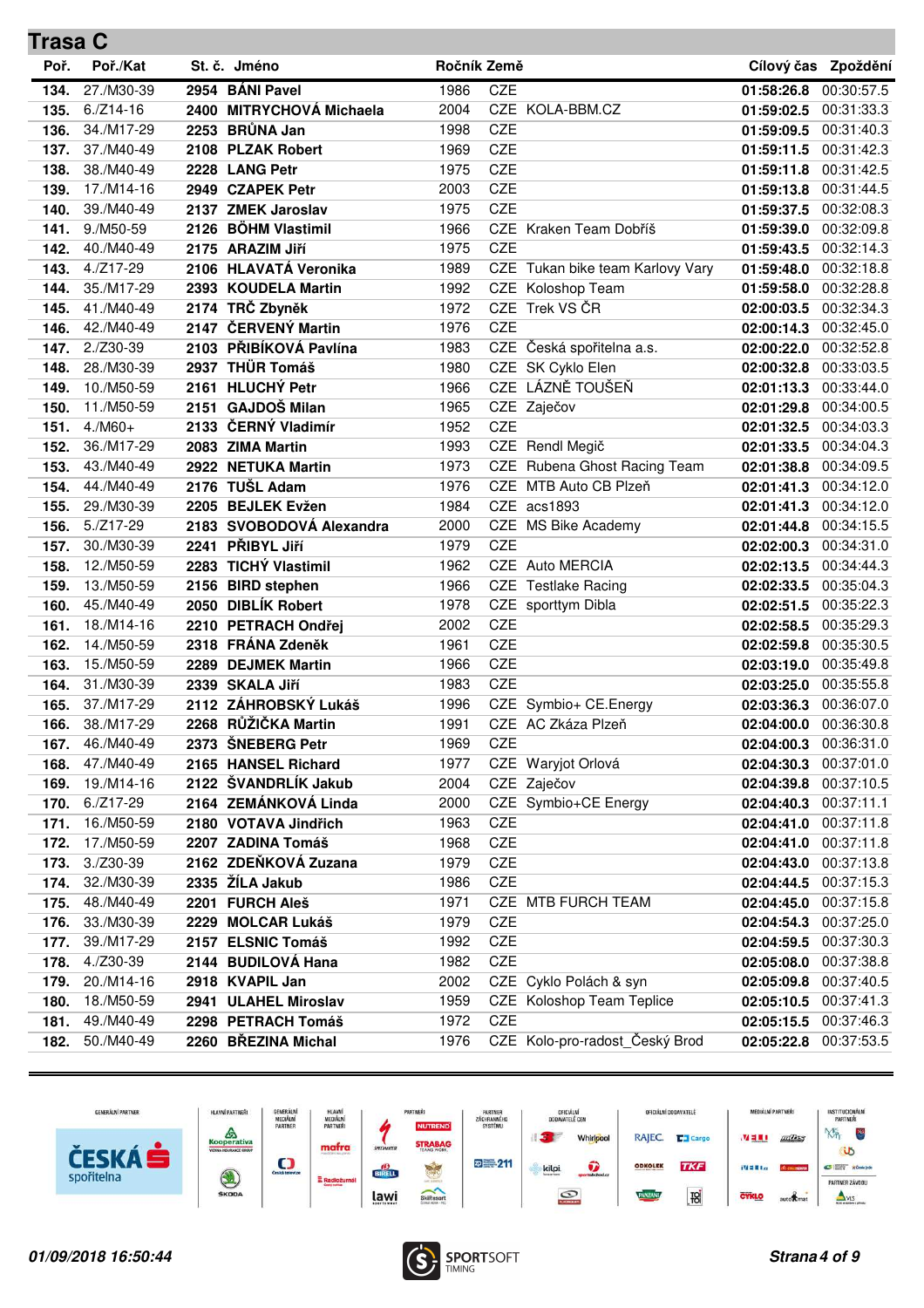| <b>Trasa C</b> |             |      |                         |             |            |                                             |                       |                     |
|----------------|-------------|------|-------------------------|-------------|------------|---------------------------------------------|-----------------------|---------------------|
| Poř.           | Poř./Kat    |      | St. č. Jméno            | Ročník Země |            |                                             |                       | Cílový čas Zpoždění |
| 183.           | 19./M50-59  |      | 2145 ČÁSENSKÝ Jiří      | 1968        | CZE        |                                             | 02:05:24.8            | 00:37:55.5          |
| 184.           | $2./Z50+$   |      | 2952 HENTLOVÁ Alexandra | 1968        | CZE        |                                             | 02:05:25.0            | 00:37:55.8          |
| 185.           | 7./Z17-29   |      | 2263 KOTRČOVÁ Kateřina  | 2000        |            | CZE Nevix Team Kadaň                        | 02:05:25.5            | 00:37:56.3          |
| 186.           | 20./M50-59  |      | 2134 CINEK Petr         | 1962        |            | CZE Symbio + CE.Energy                      | 02:06:05.3            | 00:38:36.0          |
| 187.           | 40./M17-29  |      | 2202 BENDA Pavel        | 1996        |            | CZE Bendovi racing team                     | 02:06:08.0            | 00:38:38.8          |
| 188.           | 51./M40-49  |      | 2392 ZEMAN Jaroslav     | 1971        | <b>CZE</b> |                                             | 02:06:09.0            | 00:38:39.8          |
| 189.           | $5./M60+$   |      | 2390 LEVÝ Zdeněk        | 1952        |            | CZE Radiožurnál                             | 02:06:23.0            | 00:38:53.8          |
| 190.           | 21./M50-59  |      | 2227 PETERKA Jiří       | 1966        | <b>CZE</b> |                                             | 02:06:24.5            | 00:38:55.3          |
| 191.           | 22./M50-59  |      | 2272 MÜLLER Dalibor     | 1964        | CZE        |                                             | 02:06:36.8            | 00:39:07.5          |
| 192.           | 23./M50-59  |      | 2150 NOVOTNÝ Radim      | 1968        | CZE        |                                             | 02:06:59.0            | 00:39:29.8          |
| 193.           | 52./M40-49  |      | 2275 PEKÁREK Jan        | 1978        | CZE        |                                             | 02:07:01.3            | 00:39:32.0          |
| 194.           | $2./Z40-49$ |      | 2170 HRUBÁ Hana         | 1973        |            | CZE BSK racing team                         | 02:07:18.8            | 00:39:49.5          |
| 195.           | 5./Z30-39   |      | 2363 MATUCHOVÁ Šárka    | 1986        |            | CZE 2V BIKERS                               | 02:08:10.3            | 00:40:41.1          |
| 196.           | 53./M40-49  |      | 2216 ŠÍDA Martin        | 1970        | <b>CZE</b> |                                             | 02:08:10.8            | 00:40:41.6          |
| 197.           | 34./M30-39  |      | 2926 NEZBEDA Tomáš      | 1983        | CZE        |                                             | 02:08:48.8            | 00:41:19.6          |
| 198.           | 54./M40-49  |      | 2359 JUNG Milan         | 1970        |            | CZE MTB Loučim                              | 02:08:49.5            | 00:41:20.3          |
| 199.           | 41./M17-29  |      | 2923 BREJCHA Lukas      | 1991        | CZE        |                                             | 02:08:50.8            | 00:41:21.6          |
| 200.           | 42./M17-29  |      | 2245 HOLUB Jan          | 1992        | CZE        |                                             | 02:08:51.8            | 00:41:22.6          |
| 201.           | 35./M30-39  | 2331 | <b>MIKULÁŠ Petr</b>     | 1983        | CZE        |                                             | 02:08:51.8            | 00:41:22.6          |
| 202.           | $8./Z17-29$ |      | 2362 TUČKOVÁ Barbora    | 1997        | CZE        |                                             | 02:09:10.5            | 00:41:41.3          |
| 203.           | 43./M17-29  |      | 2251 KOVANDA Karel      | 1991        | CZE        |                                             | 02:10:16.3            | 00:42:47.1          |
| 204.           | 36./M30-39  |      | 2931 KLÍMA Petr         | 1987        | <b>CZE</b> |                                             | 02:10:36.3            | 00:43:07.1          |
| 205.           | 55./M40-49  |      | 2357 SAMEC Jaroslav     | 1974        | CZE        |                                             | 02:10:55.5            | 00:43:26.3          |
| 206.           | 44./M17-29  | 2921 | <b>BĚLOUŠEK Pavel</b>   | 1990        | CZE        |                                             | 02:11:09.8            | 00:43:40.6          |
| 207.           | 45./M17-29  |      | 2915 BERNAS Martin      | 1991        | CZE        |                                             | 02:11:10.1            | 00:43:40.8          |
| 208.           | 56./M40-49  |      | 2313 ARNOT Michal       | 1976        |            | CZE ADASTRA Sokol Veltěž                    | 02:11:11.8            | 00:43:42.6          |
| 209.           | 24./M50-59  |      | 2179 KRONAWETTER Jiří   | 1967        | <b>CZE</b> |                                             | 02:11:13.5            | 00:43:44.3          |
| 210.           | $9./Z17-29$ |      | 2214 FURCHOVÁ Lucie     | 2001        |            | CZE MTB FURCH TEAM                          | 02:11:18.0            | 00:43:48.8          |
| 211.           | $6./M60+$   |      | 2267 ČERNÝ Lubomír      | 1956        |            | CZE kolo-pro-radost.cz                      | 02:11:19.8            | 00:43:50.6          |
| 212.           | 46./M17-29  |      | 2209 ODSTRČIL Petr      | 1994        | CZE        |                                             | 02:11:20.0            | 00:43:50.8          |
| 213.           | 37./M30-39  | 2217 | <b>MENDLÍK Radek</b>    | 1984        | CZE        |                                             | 02:11:20.8            | 00:43:51.6          |
| 214.           | 38./M30-39  |      | 2323 KOUKAL Pepa        | 1982        | CZE        |                                             | 02:11:22.8            | 00:43:53.6          |
| 215.           | 7./Z14-16   |      | 2053 KYSELOVÁ Denisa    | 2003        |            | CZE ZPcyklo PROOFY Corratec team 02:11:26.8 |                       | 00:43:57.6          |
| 216.           | 57./M40-49  |      | 2385 CHOC Josef         | 1973        | CZE        |                                             | 02:11:31.5            | 00:44:02.3          |
| 217.           | 39./M30-39  |      | 2920 VESELÝ Luboš       | 1979        | CZE        |                                             | 02:11:42.8            | 00:44:13.6          |
| 218.           | 40./M30-39  |      | 2358 MACEK Lukáš        | 1985        | CZE        |                                             | 02:11:55.0 00:44:25.8 |                     |
| 219.           | 21./M14-16  |      | 2221 KLIK Jakub         | 2003        | CZE        |                                             | 02:12:39.8 00:45:10.6 |                     |
| 220.           | $3./Z50+$   |      | 2117 ALTMANOVÁ Dana     | 1968        |            | CZE TAXI PRAHA                              | 02:12:41.6 00:45:12.3 |                     |
| 221.           | 25./M50-59  |      | 2254 BOUŘIL Miloslav    | 1964        |            | CZE -------                                 | 02:12:43.3 00:45:14.1 |                     |
| 222.           | $8./Z14-16$ |      | 2131 FUTÓ Tereza        | 2002        |            | CZE SPORT TEAM HRÁDEK                       | 02:13:28.3            | 00:45:59.1          |
| 223.           | 26./M50-59  |      | 2271 DVOŘÁK Bohumír     | 1964        | CZE        |                                             | 02:13:37.8            | 00:46:08.6          |
| 224.           | 41./M30-39  |      | 2220 ČÁSLAVSKÝ Jaromír  | 1983        | CZE        |                                             | 02:13:45.1            | 00:46:15.8          |
| 225.           | 47./M17-29  |      | 2366 KADAVÝ Tomáš       | 2000        | CZE        |                                             | 02:14:05.8            | 00:46:36.6          |
| 226.           | 48./M17-29  |      | 2255 SYNÁČ Jiří         | 1990        |            | CZE GHOST Plzeň                             | 02:14:11.3            | 00:46:42.1          |
| 227.           | 10./Z17-29  |      | 2344 LUKŠÍKOVÁ Lucie    | 1999        | CZE        |                                             | 02:14:11.3            | 00:46:42.1          |
| 228.           | 58./M40-49  |      | 2280 TÉR Libor          | 1969        | CZE        |                                             | 02:14:24.6 00:46:55.3 |                     |
| 229.           | 27./M50-59  |      | 2399 MOLDAN Roman       | 1963        | CZE        |                                             | 02:14:32.3 00:47:03.1 |                     |
| 230.           | 42./M30-39  |      | 2281 DOKLÁDAL Jaroslav  | 1987        | CZE        |                                             | 02:14:58.8 00:47:29.6 |                     |
| 231.           | 43./M30-39  |      | 2315 BETKA Vojtěch      | 1979        | CZE        |                                             | 02:15:24.6 00:47:55.3 |                     |



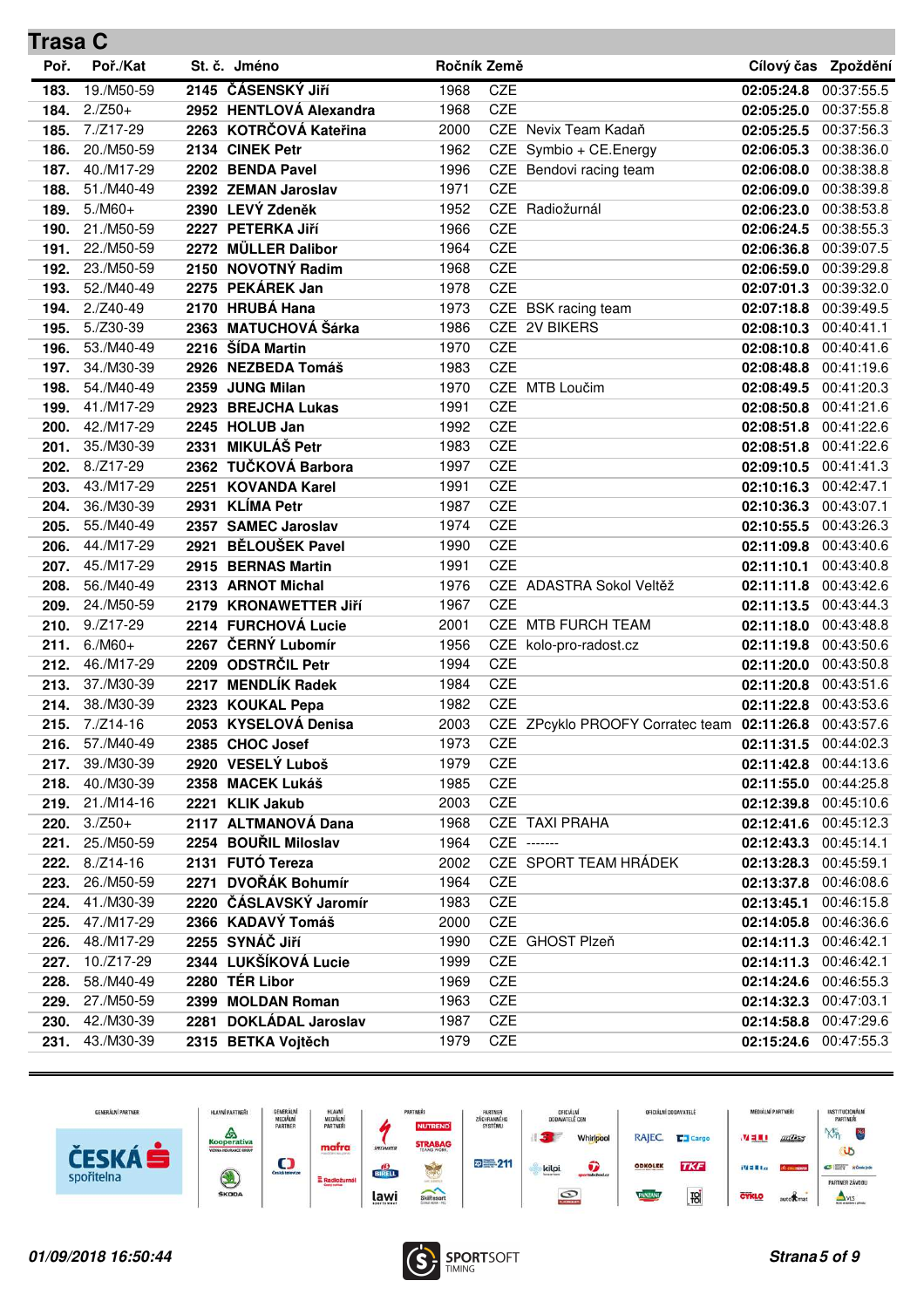| <b>Trasa C</b> |                          |      |                                             |              |            |                                                           |                                     |                          |
|----------------|--------------------------|------|---------------------------------------------|--------------|------------|-----------------------------------------------------------|-------------------------------------|--------------------------|
| Poř.           | Poř./Kat                 |      | St. č. Jméno                                | Ročník Země  |            |                                                           |                                     | Cílový čas Zpoždění      |
| 232.           | 59./M40-49               |      | 2369 HLADÍK Petr                            | 1969         |            | CZE SKC PETŘÍN PLZEŇ                                      | 02:15:38.1                          | 00:48:08.8               |
| 233.           | 49./M17-29               |      | 2368 HLADÍK Petr                            | 2000         |            | CZE SKC PETŘÍN PLZEŇ                                      | 02:15:42.3                          | 00:48:13.1               |
| 234.           | 44./M30-39               |      | 2243 MENDLÍK Petr                           | 1981         | <b>CZE</b> |                                                           | 02:15:45.8                          | 00:48:16.6               |
| 235.           | 45./M30-39               |      | 2288 ZMEK Martin                            | 1980         | CZE        |                                                           | 02:16:08.6                          | 00:48:39.3               |
| 236.           | 50./M17-29               |      | 2382 ŠTYCH Ondřej                           | 1990         | CZE        |                                                           | 02:16:24.3                          | 00:48:55.1               |
| 237.           | $7./M60+$                |      | 2282 DVOŘÁK Petr                            | 1942         |            | CZE Fischer Ski klub Šumava Vimperk 02:16:40.3 00:49:11.1 |                                     |                          |
| 238.           | 51./M17-29               |      | 2919 KOUDELA Tomáš                          | 1989         | <b>CZE</b> |                                                           | 02:16:44.6                          | 00:49:15.3               |
| 239.           | $3./Z40-49$              |      | 2218 ŠKODOVÁ Radka                          | 1977         | CZE        |                                                           | 02:17:05.6                          | 00:49:36.3               |
| 240.           | $4./Z40-49$              |      | 2204 DINGOVÁ Michaela                       | 1975         |            | CZE BSK racing                                            | 02:17:09.8                          | 00:49:40.6               |
| 241.           | 52./M17-29               |      | 2249 RYCHLÍK Jan                            | 1993         |            | CZE SURVIVAL Nutrition Supplements 02:17:25.3             |                                     | 00:49:56.1               |
| 242.           | 60./M40-49               |      | 2125 FOUBÍK Miroslav                        | 1972         |            | CZE Hasiči Horní Lánov                                    | 02:18:28.6                          | 00:50:59.3               |
| 243.           | 22./M14-16               |      | 2206 TRANGOŠ Ondřej                         | 2004         | CZE        |                                                           | 02:18:33.8                          | 00:51:04.6               |
| 244.           | 23./M14-16               |      | 2389 NETRH Lukáš                            | 2004         | CZE        |                                                           | 02:18:53.8 00:51:24.6               |                          |
| 245.           | 46./M30-39               |      | 2219 STARÝ Pavel                            | 1979         | CZE        |                                                           | 02:19:02.1 00:51:32.8               |                          |
| 246.           | 28./M50-59               |      | 2346 HOŘICKÝ Kamil                          | 1961         | CZE        |                                                           | 02:19:07.1                          | 00:51:37.8               |
| 247.           | 53./M17-29               |      | 2086 HOLPUCH Tomáš                          | 2000         |            | CZE Symbio+CE Energy                                      | 02:19:11.6                          | 00:51:42.3               |
| 248.           | 61./M40-49               | 2322 | <b>BOBOT Martin</b>                         | 1974         | CZE        |                                                           | 02:19:15.8                          | 00:51:46.6               |
| 249.           | $8./M60+$                |      | 2139 MÁCA Milan                             | 1947         |            | CZE Bruntál                                               | 02:19:20.6                          | 00:51:51.3               |
| 250.           | 62./M40-49               |      | 2310 VESELOVSKÝ Radek                       | 1976         | CZE        |                                                           | 02:19:23.3                          | 00:51:54.1               |
| 251.           | $9./M60+$                |      | 2940 RYŠAVÝ Jan                             | 1953         | CZE        |                                                           | 02:19:35.6                          | 00:52:06.3               |
| 252.           | $10./M60+$               |      | 2242 VLK Antonín                            | 1957         | CZE        |                                                           | 02:20:09.1                          | 00:52:39.8               |
| 253.           | 54./M17-29               |      | 2224 VIEZAN Daniel                          | 1991         |            | CZE Bendovi racing team                                   | 02:20:47.3 00:53:18.1               |                          |
| 254.           | 47./M30-39               |      | 2916 ŠPAČEK Martin                          | 1988         | CZE        |                                                           | 02:20:50.1                          | 00:53:20.8               |
| 255.           | 11./Z17-29               |      | 2939 STAŇKOVÁ Anna                          | 1991         | CZE        |                                                           | 02:20:51.3                          | 00:53:22.1               |
| 256.           | 48./M30-39               |      | 2246 KŘIŽAN František                       | 1983         | CZE        |                                                           | 02:20:52.6                          | 00:53:23.3               |
| 257.           | 49./M30-39               |      | 2212 SUTR Václav                            | 1981         | CZE        |                                                           | 02:21:01.1                          | 00:53:31.8               |
| 258.           | 29./M50-59               |      | 2258 BISKUP Libor                           | 1964         | CZE        |                                                           | 02:21:14.6                          | 00:53:45.3               |
| 259.           | 50./M30-39               |      | 2935 KHÁS Petr                              | 1988         | CZE        |                                                           | 02:21:46.3                          | 00:54:17.1               |
| 260.           | 30./M50-59               | 2225 | <b>MARTÍNEK Dušan</b>                       | 1960         |            | CZE LikeBike Rasochy                                      | 02:21:50.1                          | 00:54:20.8               |
| 261.           | 12./Z17-29               |      | 2259 JEŽKOVÁ Marika                         | 1990         | CZE        |                                                           | 02:22:02.6 00:54:33.3               |                          |
| 262.           | $5./Z40-49$              |      | 2244 SCHÜCKOVÁ Ivana                        | 1971         | CZE        |                                                           | 02:22:23.8 00:54:54.6               |                          |
| 263.           | 31./M50-59               |      | 2278 VOKOUN Pavel                           | 1963         | CZE        |                                                           | 02:22:34.1                          | 00:55:04.8               |
| 264.           | 55./M17-29               |      | 2169 ŠTICHA Václav                          | 1994         | CZE        |                                                           | 02:22:38.3                          | 00:55:09.1               |
| 265.           | 56./M17-29               |      | 2396 JUNG Filip                             | 1998         | CZE        |                                                           | 02:22:40.3                          | 00:55:11.1               |
| 266.           | 63./M40-49               |      | 2951 ŠTANCL Pavel                           | 1978         | CZE        |                                                           | 02:23:04.3                          | 00:55:35.1               |
| 267.           | $6./Z40-49$              |      | 2172 PROVÁZKOVÁ Věra                        | 1969         |            | CZE SURVIVAL                                              | 02:23:13.3 00:55:44.1               |                          |
| 268.           | 32./M50-59               |      | 2237 BERAN Petr                             | 1962         |            | CZE WINEX                                                 | 02:23:53.4 00:56:24.1               |                          |
| 269.           | 64./M40-49               |      | 2247 KRUPKA Václav                          | 1973         | CZE        |                                                           | 02:24:05.1 00:56:35.8               |                          |
| 270.           | 65./M40-49               |      | 2250 LOLACHER Vilém                         | 1976         | CZE        |                                                           | 02:24:06.1 00:56:36.8               |                          |
| 271.           | 66./M40-49               |      | 2146 KAVALÍR Martin                         | 1974         | CZE        |                                                           | 02:24:11.8                          | 00:56:42.6               |
| 272.           | $11./M60+$<br>67./M40-49 |      | 2338 SKALA Jiří<br>2299 ZAHÁLKA Tomáš       | 1955         | CZE        | CZE KILPI racing team                                     | 02:24:14.3                          | 00:56:45.1               |
| 273.           | 13./Z17-29               |      |                                             | 1978         | CZE        |                                                           | 02:24:17.6                          | 00:56:48.3               |
| 274.           | 68./M40-49               |      | 2397 URBANOVÁ Kristýna<br>2185 KRACIK Marek | 1993         | CZE        |                                                           | 02:24:48.6                          | 00:57:19.3<br>00:57:28.1 |
| 275.           | 33./M50-59               |      | 2343 SYNÁČ Václav                           | 1970<br>1959 |            | CZE GHOST Plzeň                                           | 02:24:57.3                          | 00:58:03.6               |
| 276.<br>277.   | $4./Z50+$                |      | 2173 LIDICKÁ Eva                            | 1961         |            | CZE Slavie Karlovy Vary                                   | 02:25:32.8<br>02:25:46.8 00:58:17.6 |                          |
| 278.           | 69./M40-49               |      | 2309 JISKRA Jan                             | 1970         |            | CZE 1Team                                                 | 02:25:55.3 00:58:26.1               |                          |
| 279.           | 14./Z17-29               |      | 2925 KOUDELOVÁ Vendula                      | 1989         | CZE        |                                                           | 02:26:01.3 00:58:32.1               |                          |
| 280.           | 34./M50-59               |      | 2394 KLIČKA Vladislav                       | 1963         | CZE        |                                                           | 02:26:19.1 00:58:49.8               |                          |
|                |                          |      |                                             |              |            |                                                           |                                     |                          |



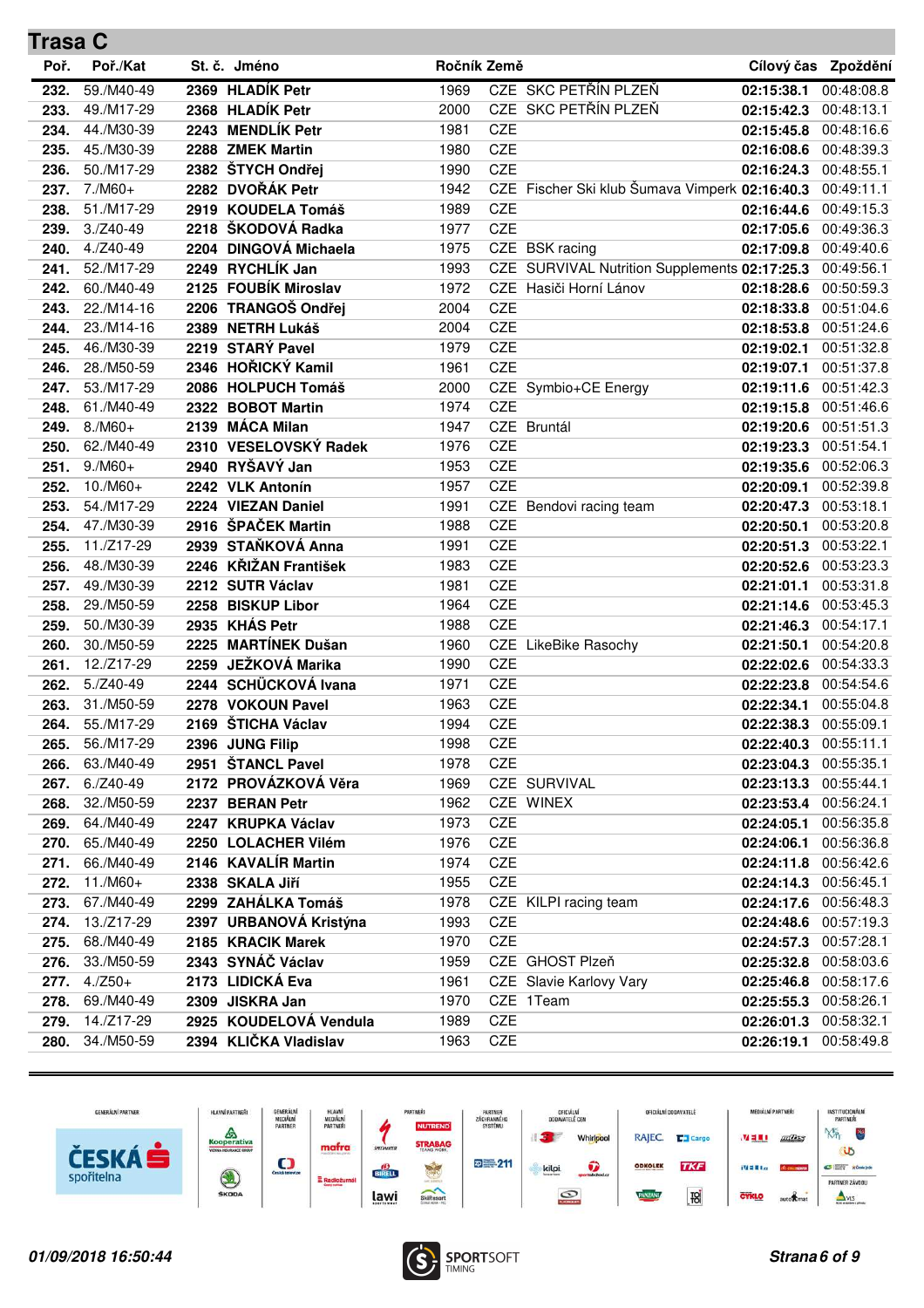| <b>Trasa C</b> |                 |      |                             |             |            |                                             |                       |                     |
|----------------|-----------------|------|-----------------------------|-------------|------------|---------------------------------------------|-----------------------|---------------------|
| Poř.           | Poř./Kat        |      | St. č. Jméno                | Ročník Země |            |                                             |                       | Cílový čas Zpoždění |
| 281.           | 35./M50-59      |      | 2238 OUŘADA Josef           | 1963        |            | CZE AGROFERT cyklo tým - ARBO tea02:26:22.1 |                       | 00:58:52.8          |
| 282.           | $6./Z30-39$     |      | 2285 SLEZÁKOVÁ Jindřiška    | 1987        | CZE        |                                             | 02:26:49.6            | 00:59:20.3          |
| 283.           | 51./M30-39      |      | 2208 KŘIŠŤAN Josef          | 1981        | CZE        |                                             | 02:27:01.6            | 00:59:32.3          |
| 284.           | 36./M50-59      |      | 2148 KROUSKÝ Václav         | 1959        | CZE        |                                             | 02:27:22.3            | 00:59:53.1          |
| 285.           | 37./M50-59      |      | 2231 RINN Petr              | 1966        |            | CZE Continental Adršpach                    | 02:27:36.1            | 01:00:06.8          |
| 286.           | 52./M30-39      |      | 2936 NOVÁK Martin           | 1986        | <b>CZE</b> |                                             | 02:27:48.3            | 01:00:19.1          |
| 287.           | 53./M30-39      |      | 2273 KRUPKA Lukáš           | 1982        | <b>CZE</b> |                                             | 02:28:56.3            | 01:01:27.1          |
| 288.           | 70./M40-49      |      | 2264 PLIC Pavel             | 1969        | CZE        |                                             | 02:28:57.6            | 01:01:28.4          |
| 289.           | 57./M17-29      |      | 2132 PLZÁK Lukáš            | 1997        | CZE        |                                             | 02:29:38.6 01:02:09.4 |                     |
| 290.           | 71./M40-49      |      | 2130 JEDLIČKA Jan           | 1970        |            | CZE MTB Auto CB Plzeň                       | 02:29:43.1            | 01:02:13.9          |
| 291.           | 15./Z17-29      |      | 2946 KURCOVÁ Eva            | 1997        | CZE        |                                             | 02:29:46.8            | 01:02:17.6          |
| 292.           | 7./Z40-49       |      | 2395 LOMICKÁ Kateřina       | 1974        | CZE        |                                             | 02:31:43.1            | 01:04:13.9          |
| 293.           | 54./M30-39      |      | 2301 ONDRUŠEK Petr          | 1984        | CZE        |                                             | 02:31:46.6 01:04:17.4 |                     |
| 294.           | 72./M40-49      |      | 2386 LAUBER František       | 1977        | CZE        |                                             | 02:32:00.8            | 01:04:31.6          |
| 295.           | 73./M40-49      |      | 2383 ŠUSTR Pavel            | 1977        | CZE        |                                             | 02:32:07.3            | 01:04:38.1          |
| 296.           | $12./M60+$      |      | 2913 STREJC Václav          | 1956        | <b>CZE</b> |                                             | 02:32:12.1            | 01:04:42.9          |
| 297.           | $8./Z40-49$     |      | 2256 PIKEŠOVÁ Ivona         | 1975        | CZE        |                                             | 02:32:45.3            | 01:05:16.1          |
| 298.           | $9./Z40-49$     | 2351 | <b>TROJANOVÁ Petra</b>      | 1978        | CZE        |                                             | 02:32:47.8            | 01:05:18.6          |
| 299.           | 55./M30-39      |      | 2337 MIKULÁŠ Oldřich        | 1981        | CZE        |                                             | 02:33:38.1            | 01:06:08.9          |
| 300.           | 56./M30-39      |      | 2340 ČÍŽEK Jiří             | 1980        | CZE        |                                             | 02:33:39.8            | 01:06:10.6          |
| 301.           | 74./M40-49      |      | 2226 SCHEITHAUER Jaroslav   | 1977        |            | CZE TRIsáci                                 | 02:34:28.9            | 01:06:59.6          |
| 302.           | 75./M40-49      |      | 2306 TAUER Jaroslav         | 1974        | <b>CZE</b> |                                             | 02:35:16.1            | 01:07:46.9          |
| 303.           | 76./M40-49      |      | 2317 SOUČEK David           | 1976        | CZE        |                                             | 02:36:32.1            | 01:09:02.9          |
| 304.           | 10./Z40-49      |      | 2375 WINKELHOFEROVÁ Martina | 1976        | CZE        |                                             | 02:37:09.6            | 01:09:40.4          |
| 305.           | 58./M17-29      |      | 2276 ODSTRČIL Pavel         | 1991        | CZE        |                                             | 02:37:30.6 01:10:01.4 |                     |
| 306.           | 57./M30-39      | 2378 | <b>JANA Pavel</b>           | 1979        | CZE        |                                             | 02:37:52.4            | 01:10:23.1          |
| 307.           | 11./Z40-49      |      | 2376 TICHÁ Kateřina         | 1977        | CZE        |                                             | 02:38:18.9            | 01:10:49.6          |
| 308.           | 77./M40-49      | 2101 | <b>ZELENKA Vladimír</b>     | 1969        |            | CZE Písek                                   | 02:40:00.4 01:12:31.1 |                     |
| 309.           | 78./M40-49      |      | 2304 DOJAVA Tomáš           | 1978        |            | CZE Sananim                                 | 02:40:16.9 01:12:47.6 |                     |
| 310.           | 79./M40-49      |      | 2215 KRAMPERA Radek         | 1978        | CZE        |                                             | 02:44:24.1            | 01:16:54.9          |
| 311.           | 80./M40-49      |      | 2295 FARKAŠOVSKÝ Martin     | 1973        |            | SVK WWW.COREX.CZ                            | 02:45:34.9            | 01:18:05.6          |
| 312.           | 59./M17-29      |      | 2232 TÉR Filip              | 2001        |            | CZE S - Sport Hronov                        | 02:45:56.6            | 01:18:27.4          |
| 313.           | 60./M17-29      |      | 2927 PFEIFER Daniel         | 2000        | CZE        |                                             | 02:45:58.4 01:18:29.1 |                     |
|                | 314. 24./M14-16 |      | 2266 UMNER Filip            | 2004        |            | CZE Wild snails racing team                 | 02:46:18.6 01:18:49.4 |                     |
| 315.           | 58./M30-39      |      | 2184 MACÁN Pavel            | 1979        | CZE        |                                             | 02:46:18.9 01:18:49.6 |                     |
|                | $316. 13./M60+$ |      | 2292 MACÁN Jaroslav         | 1955        |            | CZE Wild snails racing team                 | 02:46:18.9 01:18:49.7 |                     |
| 317.           | 81./M40-49      |      | 2348 UMNER Petr             | 1974        | CZE        |                                             | 02:46:39.6 01:19:10.4 |                     |
| 318.           | 59./M30-39      |      | 2374 NETUŠIL Otakar         | 1982        | CZE        |                                             | 02:46:40.6 01:19:11.4 |                     |
| 319.           | 12./Z40-49      |      | 2296 JAURISOVÁ Monika       | 1971        | CZE        |                                             | 02:47:24.6 01:19:55.4 |                     |
| 320.           | 38./M50-59      |      | 2279 SEMERÁD Zbyněk         | 1961        | CZE        |                                             | 02:48:15.9 01:20:46.6 |                     |
| 321.           | 82./M40-49      |      | 2297 ŠVARCPIK Petr          | 1970        | CZE        |                                             | 02:48:25.4 01:20:56.2 |                     |
| 322.           | 16./Z17-29      |      | 2330 ŘACHOVÁ Lenka          | 1989        | CZE        |                                             | 02:49:57.9 01:22:28.6 |                     |
| 323.           | 60./M30-39      |      | 2336 ŠTĚPÁNEK Jan           | 1986        | CZE        |                                             | 02:49:58.4 01:22:29.2 |                     |
| 324.           | 61./M17-29      |      | 2290 SOUKUP Zdeněk          | 1999        | CZE        |                                             | 02:52:40.4 01:25:11.2 |                     |
| 325.           | $9./Z14-16$     |      | 2384 NEUMANNOVÁ Daniela     | 2003        | CZE        |                                             | 02:52:41.9 01:25:12.7 |                     |
| 326.           | 7./Z30-39       |      | 2305 MÄSIAROVA Aneta        | 1984        |            | CZE WWW.COREX.CZ                            | 02:53:51.1 01:26:21.9 |                     |
| 327.           | 62./M17-29      |      | 2367 ZRNO Oliver            | 2000        | CZE        |                                             | 02:55:34.7 01:28:05.4 |                     |
| 328.           | 83./M40-49      |      | 2388 TYBUREC ROMAN          | 1973        | CZE        |                                             | 02:56:58.4 01:29:29.2 |                     |
|                | 329. 84./M40-49 |      | 2252 FRČEK Václav           | 1977        | CZE        |                                             | 02:57:26.4 01:29:57.2 |                     |



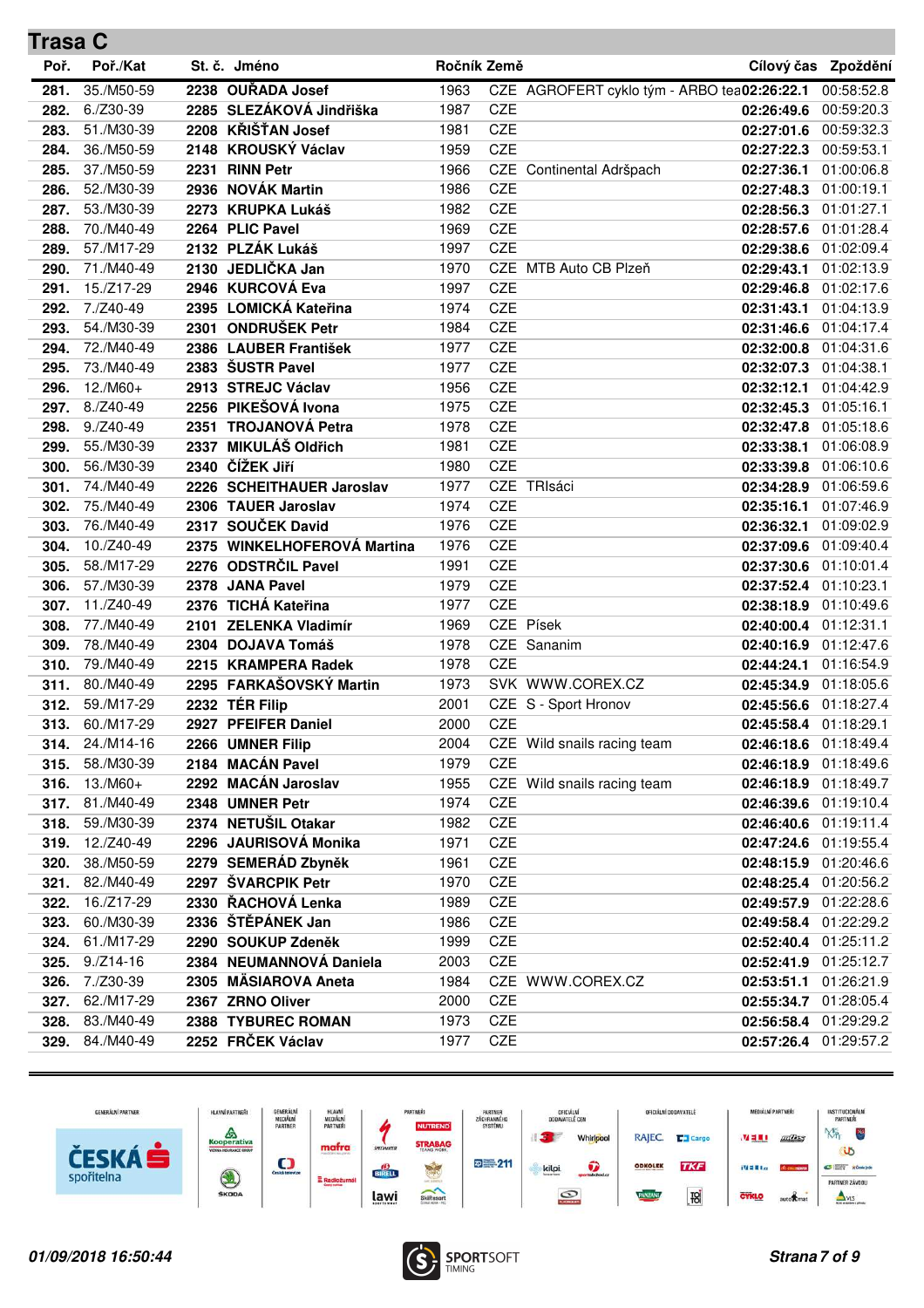| <b>Trasa C</b> |             |                          |             |            |                                      |                       |                     |
|----------------|-------------|--------------------------|-------------|------------|--------------------------------------|-----------------------|---------------------|
| Poř.           | Poř./Kat    | St. č. Jméno             | Ročník Země |            |                                      |                       | Cílový čas Zpoždění |
| 330.           | $5./Z50+$   | 2308 ŘEHÁČKOVÁ Monika    | 1965        |            | CZE Lithium Baggira                  | 02:58:54.9            | 01:31:25.7          |
| 331.           | 13./Z40-49  | 2316 ŽUFNÍČKOVÁ Monika   | 1977        | CZE        |                                      | 03:00:04.2 01:32:34.9 |                     |
| 332.           | 85./M40-49  | 2352 VOLF Milan          | 1972        | CZE        |                                      | 03:00:08.4 01:32:39.2 |                     |
| 333.           | 8./Z30-39   | 2380 SLADKÁ Eva          | 1987        | CZE        |                                      | 03:00:37.7            | 01:33:08.4          |
| 334.           | $9./Z30-39$ | 2381 PROŠKOVÁ Jana       | 1987        | CZE        |                                      | 03:00:37.7 01:33:08.4 |                     |
| 335.           | $14./M60+$  | 2286 BĚLOHLÁVEK Vladimír | 1949        |            | CZE BRCYKL ŘEVNICE                   | 03:01:50.4 01:34:21.2 |                     |
| 336.           | 14./Z40-49  | 2311 DUDOVÁ Veronika     | 1977        | <b>CZE</b> |                                      | 03:02:14.2 01:34:44.9 |                     |
| 337.           | 25./M14-16  | 2341 TUŠL Jan            | 2002        | <b>CZE</b> |                                      | 03:03:03.2 01:35:33.9 |                     |
| 338.           | 86./M40-49  | 2277 TUŠL Jan            | 1972        | CZE        |                                      | 03:03:03.4            | 01:35:34.2          |
| 339.           | 61./M30-39  | 2329 NOSEK Josef         | 1986        | <b>CZE</b> |                                      | 03:03:03.4 01:35:34.2 |                     |
| 340.           | 62./M30-39  | 2398 BERGER Jan          | 1981        | <b>CZE</b> |                                      | 03:04:08.4 01:36:39.2 |                     |
| 341.           | 63./M30-39  | 2379 KOŠAŘ Lukáš         | 1988        |            | CZE SK Velc Žilina                   | 03:08:09.4            | 01:40:40.2          |
| 342.           | 64./M30-39  | 2321 VADLEJCH Miroslav   | 1988        | <b>CZE</b> |                                      | 03:09:40.4 01:42:11.2 |                     |
| 343.           | 87./M40-49  | 2914 ŠTIKA Petr          | 1978        | CZE        |                                      | 03:10:32.7 01:43:03.5 |                     |
| 344.           | 63./M17-29  | 2929 BOŘIL Jan           | 1989        |            | CZE Kladno                           | 03:18:16.0 01:50:46.7 |                     |
| 345.           | 65./M30-39  | 2325 BRABENEC Jan        | 1987        | CZE        |                                      | 03:28:27.0            | 02:00:57.7          |
| 346.           | 88./M40-49  | 2932 MORAVEC Jiří        | 1970        | CZE        |                                      | 03:45:17.8            | 02:17:48.5          |
| 347.           | 66./M30-39  | 2355 DLUGOŠ Stanislav    | 1984        | CZE        |                                      | 03:47:33.3            | 02:20:04.0          |
|                | M17-29      | 2015 STLOUKAL Štěpán     | 2000        |            | CZE KC Kooperativa Jablonec nad Nisc |                       |                     |
|                | M17-29      | 2018 ČECH Martin         | 2000        |            | CZE KC Kooperativa Jablonec nad Nisc |                       |                     |
|                | M40-49      | 2022 LANDSMAN Robert     | 1973        |            | CZE Gepard Finance Cycling Team      |                       |                     |
|                | M14-16      | 2046 BŘEZNA VOJTĚCH      | 2002        |            | CZE KC Kooperativa SG Jablonec Nad   |                       |                     |
|                | M17-29      | 2056 TINDEL Štěpán       | 2001        |            | CZE Symbio+CE.Energy                 |                       |                     |
|                | M14-16      | 2059 TERŠL Robin         | 2004        |            | CZE Cyklosport PIT stop Klatovy      |                       |                     |
|                | M40-49      | 2063 STIBAL Daniel       | 1969        |            | CZE Caffe Trombetta                  |                       |                     |
|                | M30-39      | 2065 KORBEL Luboš        | 1985        | CZE        |                                      |                       |                     |
|                | M30-39      | 2067 KORYŤÁK Michal      | 1987        |            | CZE American chanc kasino team       |                       |                     |
|                | M40-49      | 2070 KŘEČEK Vlastimil    | 1973        | <b>CZE</b> |                                      |                       |                     |
|                | M40-49      | 2073 ZEMAN Zbyšek        | 1969        |            | CZE Rapid Plzeň                      |                       |                     |
|                | M40-49      | 2078 VORÁČEK Miroslav    | 1977        |            | CZE Klatovy Scott Swisspower         |                       |                     |
|                | M50-59      | 2085 ČERMÁK Roman        | 1959        |            | CZE Petr Čech SPORT MTB TEAM         |                       |                     |
|                | M30-39      | 2097 ŠEBELA Sláva        | 1979        |            | CZE 66 Sixty six team                |                       |                     |
|                | M50-59      | 2098 KUMR Petr           | 1966        |            | CZE Symbio+ CE.Energy                |                       |                     |
|                | Z14-16      | 2114 NAVRKALOVÁ Michaela | 2002        |            | CZE KC KOOPERATIVA JABLONEC N        |                       |                     |
|                | Z40-49      | 2119 SERBUSOVÁ kateřina  | 1977        |            | CZE KILPI racing team                |                       |                     |
|                | M40-49      | 2121 BEDNAŘÍK Stanislav  | 1975        | CZE        |                                      |                       |                     |
|                | M30-39      | 2129 KITTLER Jan         | 1986        | CZE        |                                      |                       |                     |
|                | M40-49      | 2135 RYBA Jiří           | 1976        | CZE        |                                      |                       |                     |
|                | M40-49      | 2136 OUDRAN Petr         | 1969        | CZE        |                                      |                       |                     |
|                | M30-39      | 2138 VITOUŠ Jan          | 1987        | CZE        |                                      |                       |                     |
|                | M40-49      | 2154 CHOC Petr           | 1976        |            | CZE ZTP Plzeň                        |                       |                     |
|                | M30-39      | 2155 CANDRA Petr         | 1980        | CZE        |                                      |                       |                     |
|                | Z30-39      | 2158 BAZALOVÁ Vendula    | 1988        | CZE        |                                      |                       |                     |
|                | M50-59      | 2159 ZIKMUND Tomáš       | 1966        | CZE        |                                      |                       |                     |
|                | Z30-39      | 2181 SKRBKOVÁ lva        | 1980        |            | CZE BTK EURO BIKE Praha              |                       |                     |
|                | M40-49      | 2222 STROUHAL Jiří       | 1973        | CZE        |                                      |                       |                     |
|                | Z30-39      | 2230 MARGOLDOVÁ Kateřina | 1983        | CZE        |                                      |                       |                     |
|                | M30-39      | 2234 BOSÁK Martin        | 1984        | CZE        |                                      |                       |                     |
|                | $Z50+$      | 2235 BŘEZINOVÁ Ivana     | 1958        |            | CZE Future Cycling                   |                       |                     |